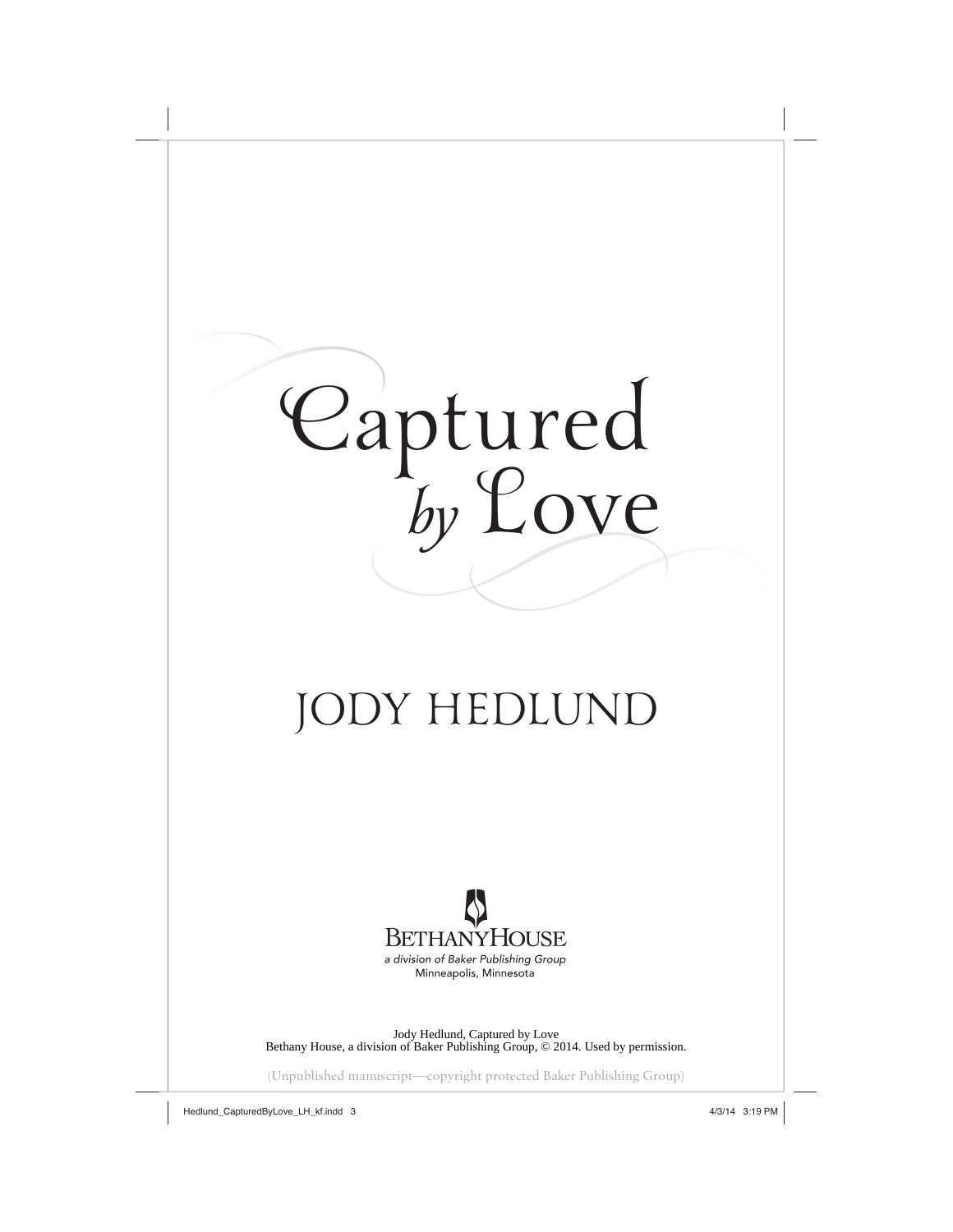© 2014 by Jody Hedlund

Published by Bethany House Publishers 11400 Hampshire Avenue South Bloomington, Minnesota 55438 www.bethanyhouse.com

Bethany House Publishers is a division of Baker Publishing Group, Grand Rapids, Michigan

Printed in the United States of America

All rights reserved. No part of this publication may be reproduced, stored in a retrieval system, or transmitted in any form or by any means—for example, electronic, photocopy, recording—without the prior written permission of the publisher. The only exception is brief quotations in printed reviews.

Library of Congress Cataloging-in-Publication Data Hedlund, Jody. Captured by love / Jody Hedlund. pages cm Summary: "On occupied Mackinac Island, Voyageur Pierre Durant and local girl Angelique MacKenzie must decide where their loyalties lie, and what they will risk for love"— Provided by publisher. ISBN 978-0-7642-1049-5 (pbk.) 1. Explorers—Fiction. 2. Mackinac Island (Mich.)—Fiction. 3. Michigan— History—To 1837—Fiction. I. Title. PS3608.E333C37 2014 813′ 6—dc<sup>23</sup> 2014003666

Scripture quotations are from the King James Version of the Bible.

This is a work of historical reconstruction; the appearances of certain historical figures are therefore inevitable. All other characters, however, are products of the author's imagination, and any resemblance to actual persons, living or dead, is coincidental.

Cover design by Kirk DouPonce, DogEared Design

14 15 16 17 18 19 20 7 6 5 4 3 2 1

### Jody Hedlund, Captured by Love Bethany House, a division of Baker Publishing Group, © 2014. Used by permission.

(Unpublished manuscript—copyright protected Baker Publishing Group)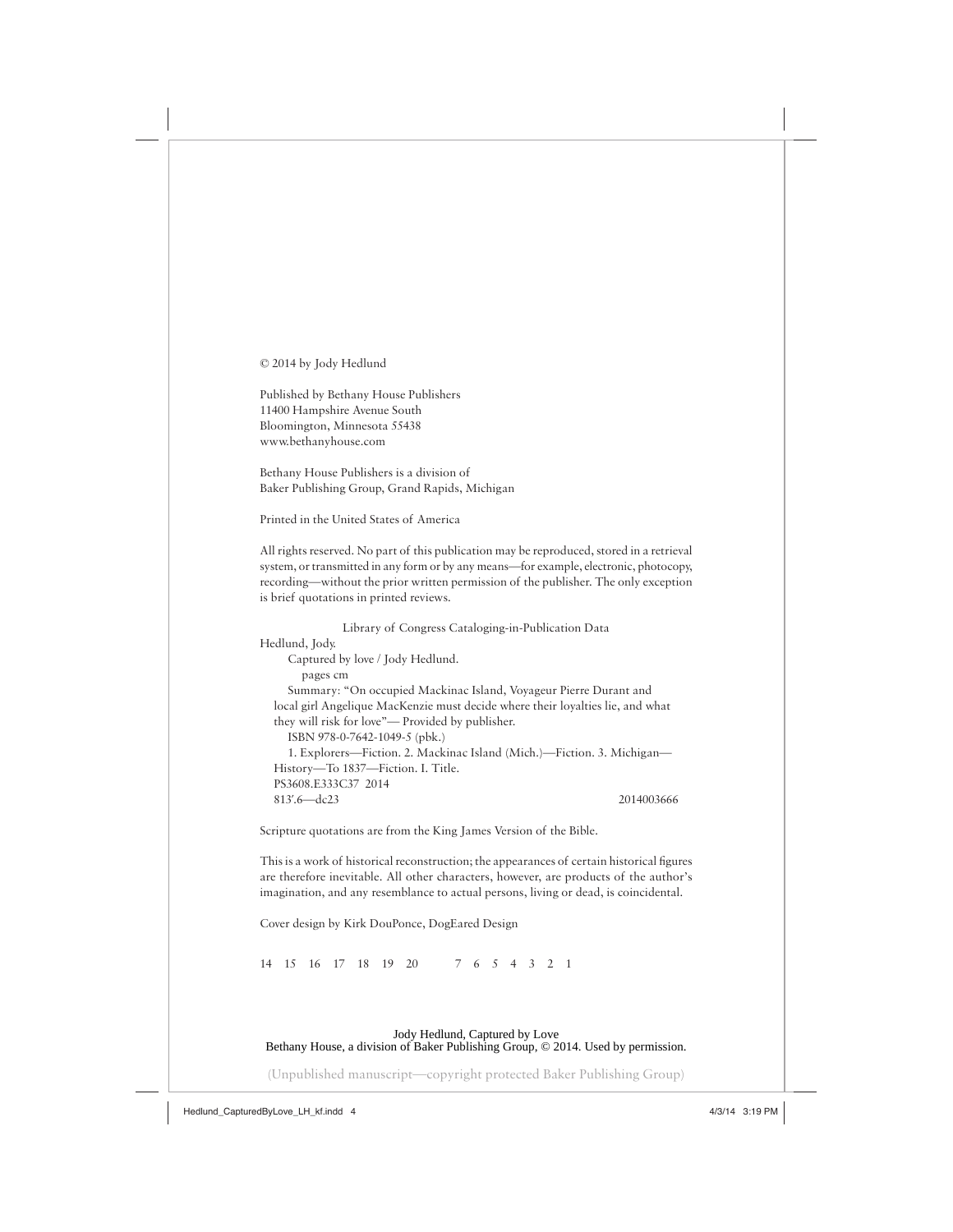To my wonderful mother

Your solution to every problem has always been prayer and plenty of it.

Thank you for praying without ceasing for me and for all your family.

We couldn't ask for a greater gift.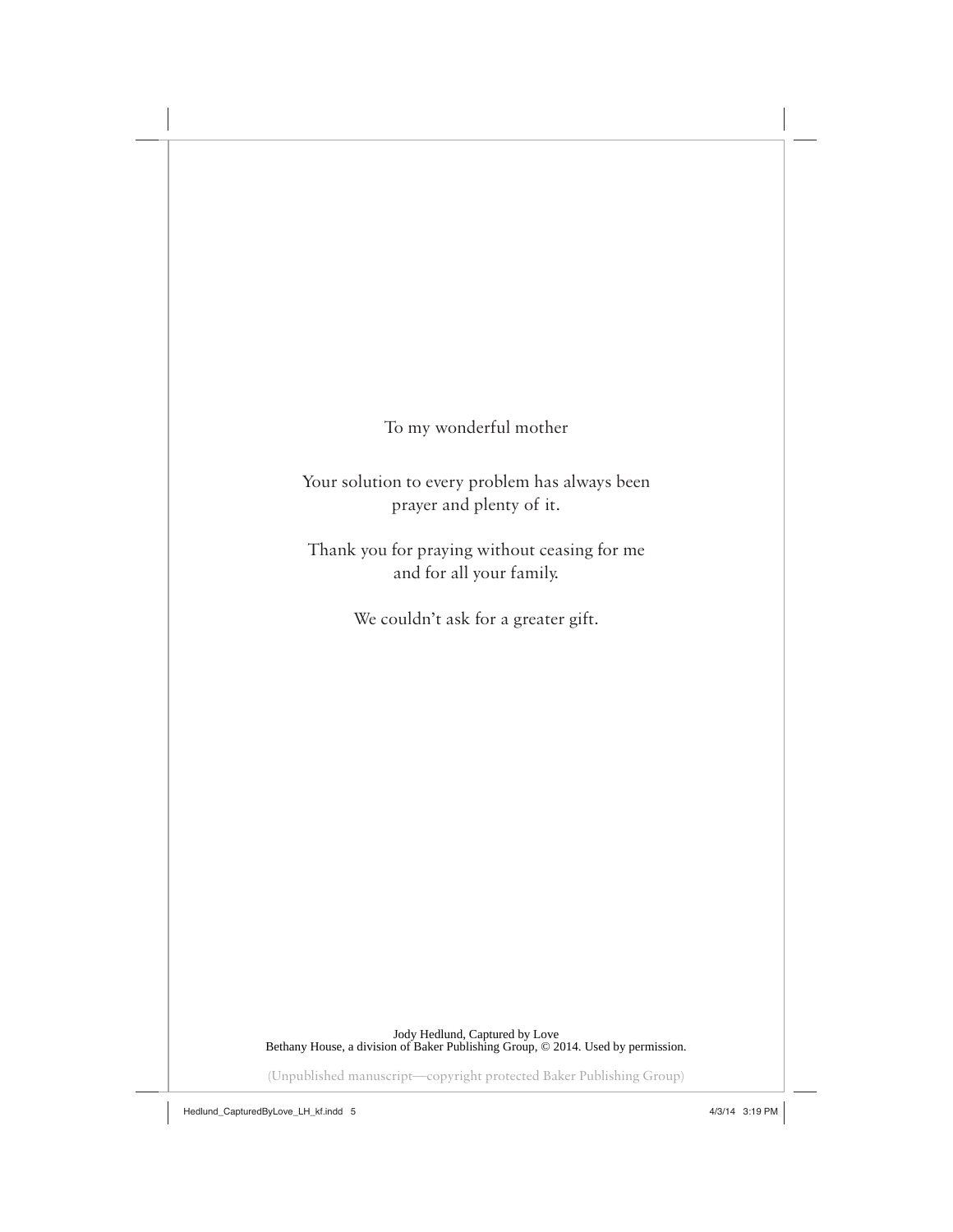Jody Hedlund, Captured by Love Bethany House, a division of Baker Publishing Group, © 2014. Used by permission.

(Unpublished manuscript—copyright protected Baker Publishing Group)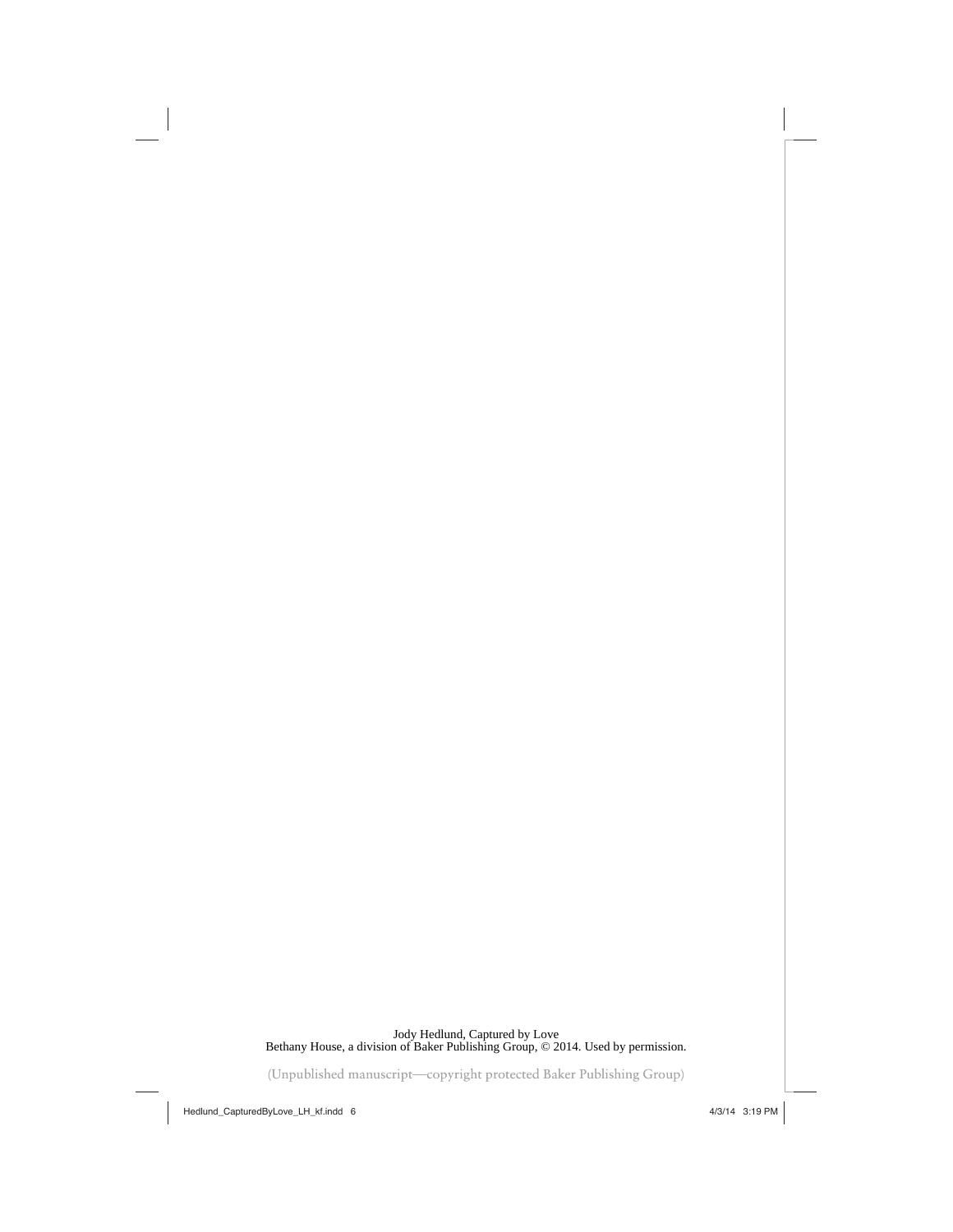

# **MICHILIMACKINAC ISLAND, MICHIGAN TERRITORY MAY 1814**

The dawn mist swirled around Angelique MacKenzie and shrouded the forest trail. She didn't need the light of day to guide her. She knew every path of her beloved island and could run them blindfolded if need be.

Even so, something in the damp foggy air sent a shiver up the back of her neck and forced her bare feet to move faster. The cold mud oozed between her toes, squishing and squelching with each step. She glanced at the dark tangle of bramble surrounding her as if a *loup-garou* would leap out at her and bare his sharp wolf's teeth.

She knew nothing of the sort could happen. Werewolves belonged only in tales, like the one she'd overheard the *raconteur* tell the night before. But she couldn't keep from seeing the hairy hunched back, long tail, and pointed ears in every flitting shadow.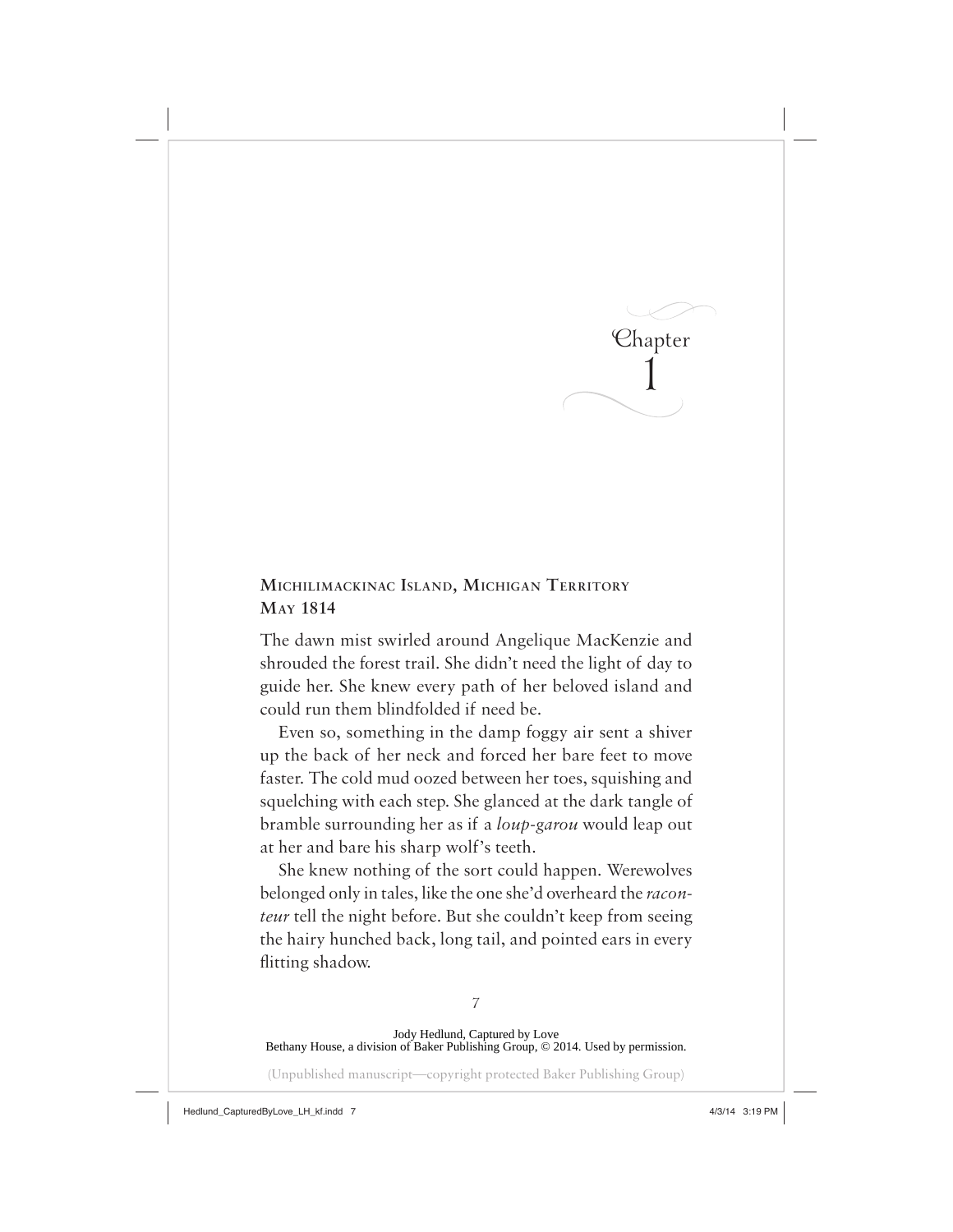Her heart raced, its pounding rivaling one of the duty calls of the fort drummer.

Her secret early-morning deliveries were becoming riskier with every passing day. Especially now that nearly all the islanders were on the brink of starvation. The British soldiers living in the fort were faring even worse. Over the long winter they'd butchered all their horses. And now they were growing desperate.

And dangerous.

But danger or not, she had to make her delivery. Her dear friend depended on the meager food gifts she brought every morning.

With one hand Angelique pressed against the threadbare linen of her skirt and steadied the delicate lumps in her pocket. And with the other she dangled two of the trout she'd caught.

A crack of a branch and a low, raspy call pierced the silence, startling her.

She halted and sucked in a breath of the cool May air that hinted of newly bloomed spring beauties and trailing arbutus. She cocked her head to listen, peering through the mist.

Another raspy call came from overhead, and this time she recognized the sound. It belonged to a red-winged blackbird.

A breeze of relief whispered through her. The migratory birds were returning now. And if the birds had made it to the remote northern island, then maybe the supply ships would be able to reach Michilimackinac Island too. At least she would pray the ships would arrive soon, and put an end to their misery.

A twig snapped, and her gaze jumped back to the path. At the sight ahead, she froze.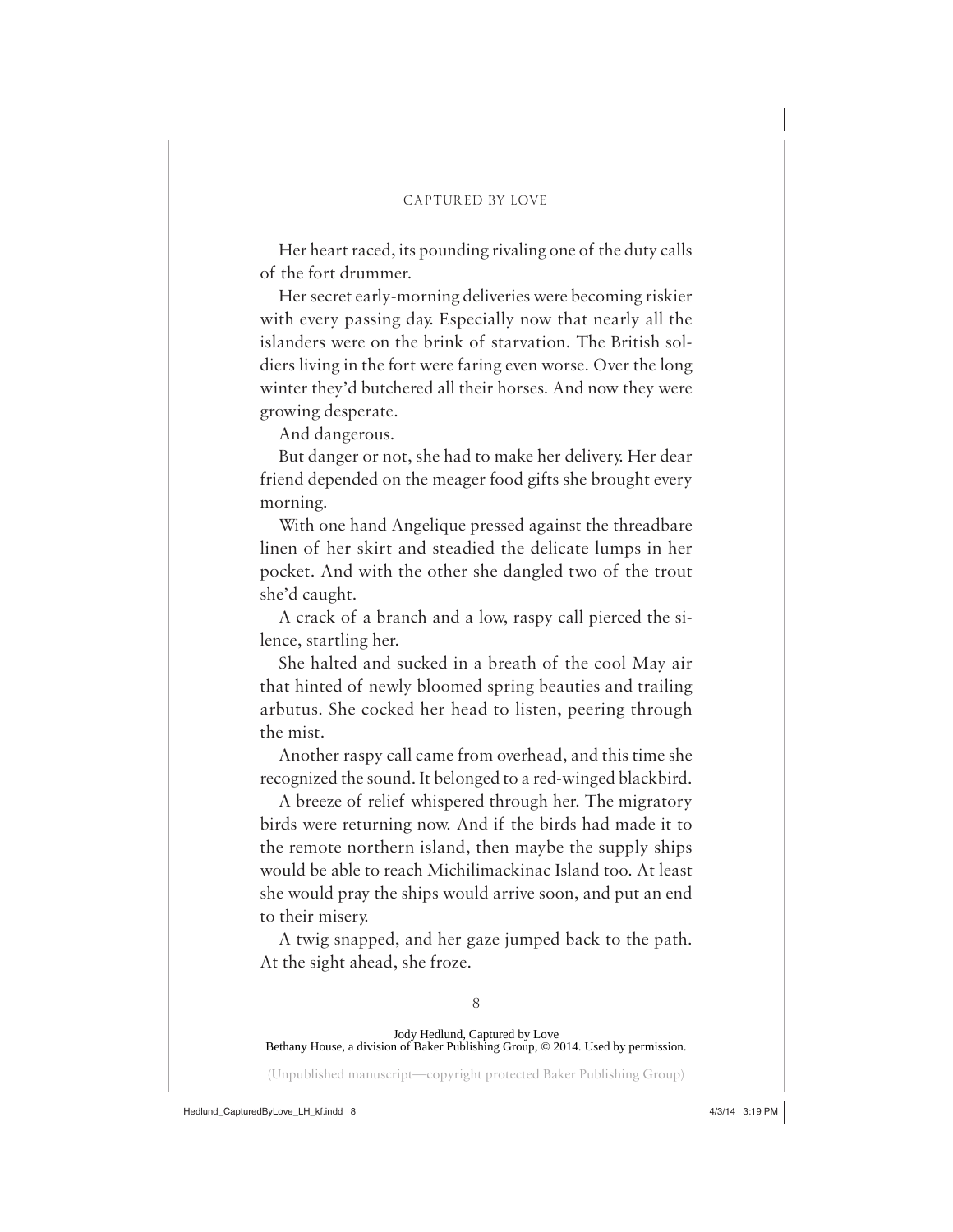There stood a loup-garou—the werewolf—half hidden by the mist, blocking her way, feet spread apart, tail poking out behind, and one ear pointing high.

Her blood turned as frigid as the lake water she'd waded in earlier when she climbed out of her birchbark canoe.

The loup-garou growled with a hacking cough. And then he took a swaying step toward her. "Give me your food."

Everything within her screamed to retreat, to disappear into the forest. With her knowledge of the woods, she could easily escape the beast. But fear planted her feet in the mud and refused to release them.

The werewolf lurched forward. With each step he took, his tail strangely changed into a long sword and his ear into an officer's hat that sat at an odd angle, as if he'd put it on backward.

"I know you have food." The words came out slurred. "And I command you to hand it over." He staggered nearer, and the mist seemed to evaporate, revealing an all-too familiar red coat.

This was no loup-garou. This was a menace even worse.

It was one of the British soldiers. The enemy. The *starving* enemy.

In fact, he was Lieutenant Steele, the quartermaster. And he was exactly the kind of danger she'd hoped to avoid.

She lifted her hand away from the two eggs in her pocket, not wanting to bring attention to her hidden treasure. And she resisted the urge to lay her hand protectively against the thin slice of ashcake and the few acorn shells tucked into her bodice. She could give him the fish if she must, but the eggs and the bread were her prized hoarding of the day.

His hollow gaze fixed hungrily on the trout. In the fog his gaunt face was more like that of a skeleton rising from the

9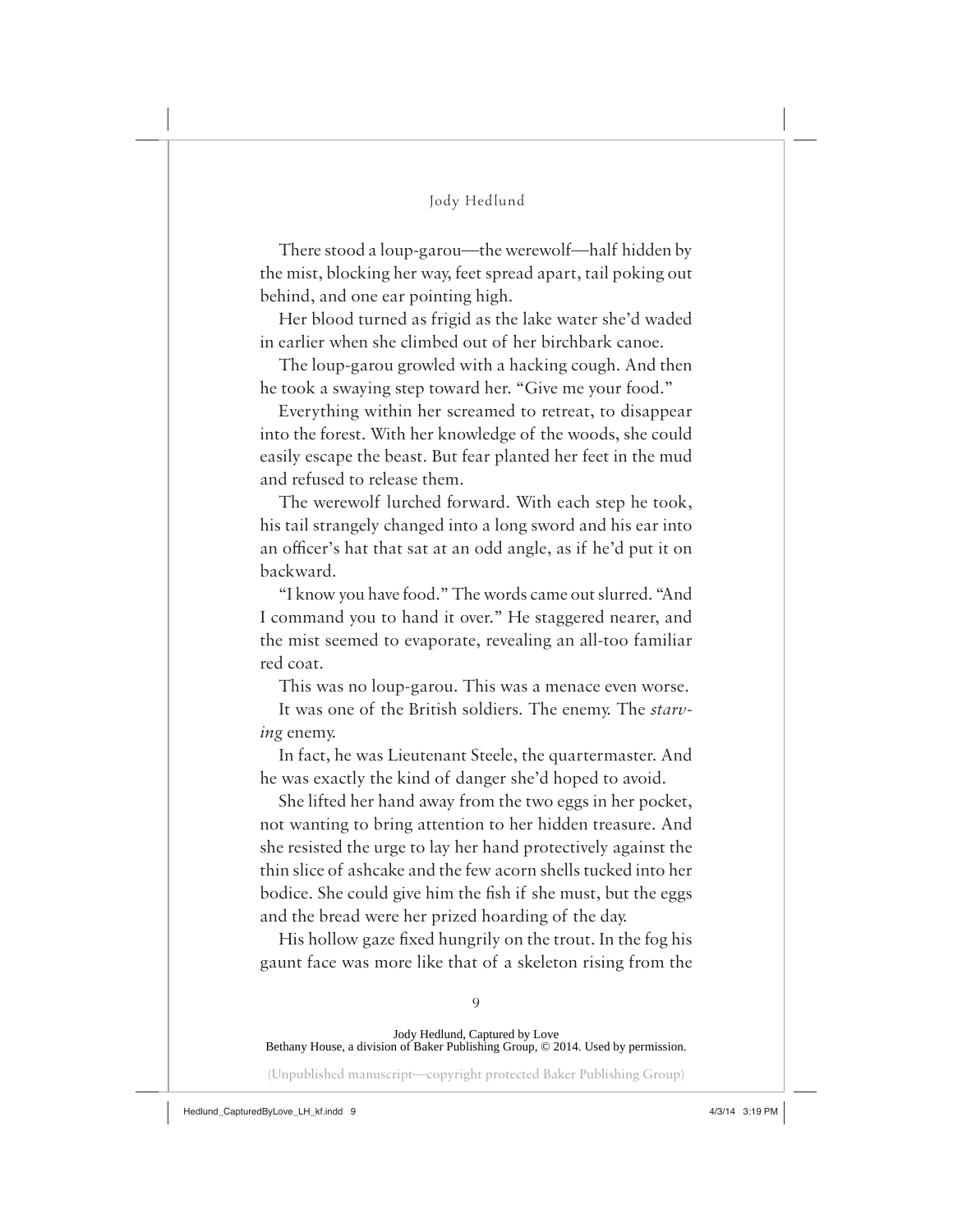grave rather than the werewolf she'd first imagined. "The fish, lass."

"Yes?"

"What would Ebenezer Whiley say if he discovered you were withholding some of your catch for yourself?" The question held a threat.

Everyone knew how stingy her stepfather was. Even the British soldiers who came to his tavern and store had learned he dealt a hard bargain. If Ebenezer found out that Angelique was holding back even a few small fish out of her morning deliveries, he'd do his best to stop her, and punish her harshly. Then what would become of Miriam?

Lieutenant Steele's lips twisted into a grin. "Ah, I see you don't want Mr. Whiley to learn about your cheating."

The soldier took another unsteady step. "As quartermaster I've been instructed by the general to help the commissary collect more food for the garrison this morning."

She didn't believe him for a second. With his bloodshot eyes and untidy appearance, she guessed he'd spent the night drinking and was on his way to the North Sally Port, hoping to sneak into the fort undetected.

She'd play along with his game. "Oh, I beg your pardon. In all my hard work this morning, I must have missed the sounding of reveille."

She knew for a fact the drummer and fifer hadn't woken the troops yet. She always listened for reveille. Even though it was played within the fort, the islanders used it as their clock. Ebenezer would expect her back shortly after the sounding.

But if Lieutenant Steele wanted to threaten her, then she'd do the same to him.

They both knew she could report him for being outside the fort. All the soldiers were restricted to their quarters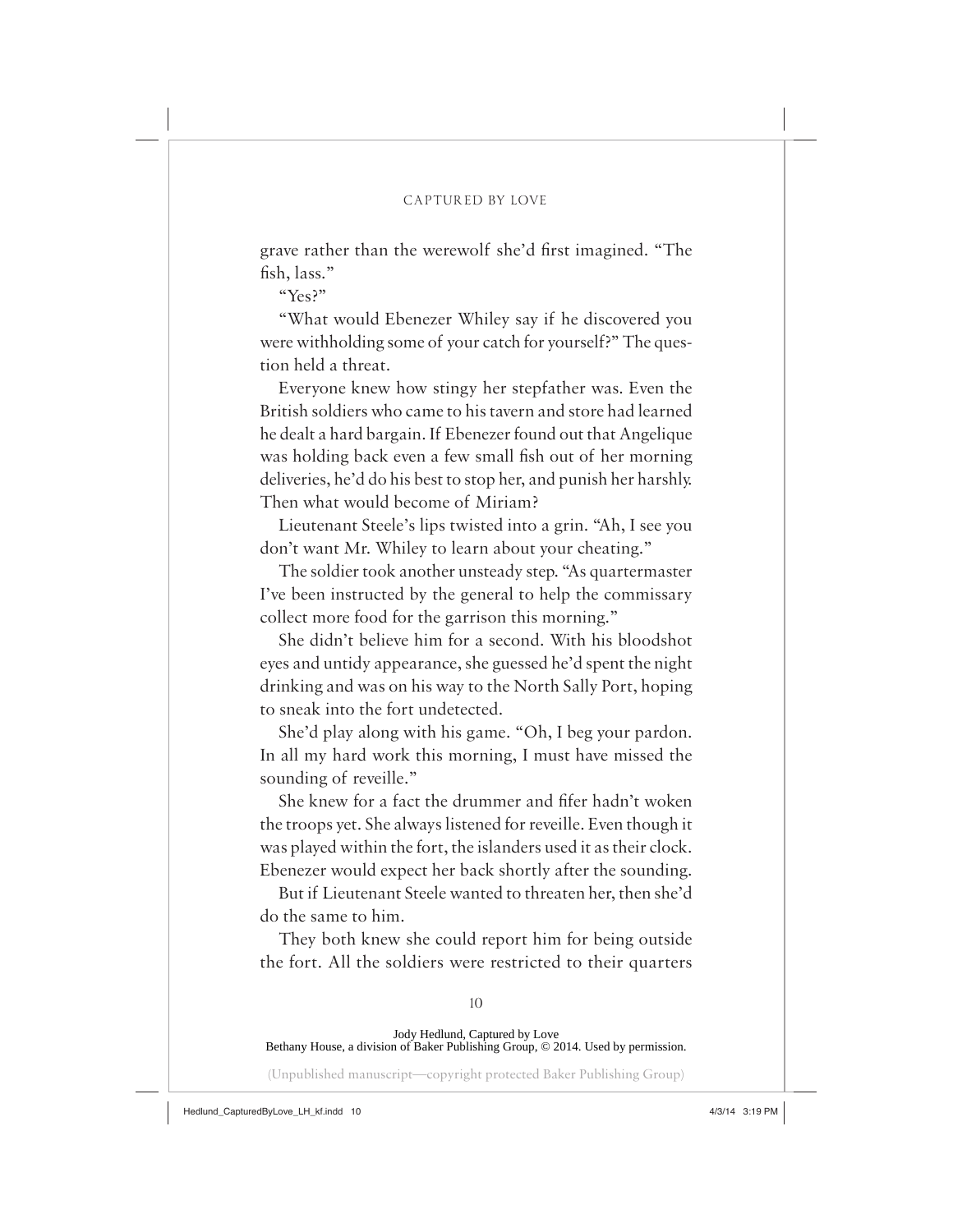once the fort musicians played tap-too in the evening until reveille the next morning. Breaking the curfew could result in severe punishment.

Only the week before, a soldier had been caught outside the fort after hours. His sentence had been one hundred lashes with the cat-o'-nine-tails. The captain had reduced the lashes to seventy-five when the soldier had pleaded that hunger had driven him out to look for food.

"If you give me the fish," the quartermaster said more soberly, as if he too remembered the recent whipping, "then we can pretend I never saw you and that you never saw me."

She loosened her grip on the string of fish, hesitated only a moment, and then tossed them at his feet. Every muscle in her thin body tensed with the need to escape the moment he bent over to retrieve the fish.

But instead of going after the trout, he lunged at her with a quickness that belied his vulnerable state. His bony fingers circled her arm, and he yanked her against his emaciated frame with surprising strength.

She was too stunned to react.

"I think you're hiding more food." His sour breath fanned her cheek, making her want to retch. The hard bones of his ribs pressed against the thinly wrapped ashcake in her bodice.

She pushed at his chest. His red coat had become threadbare after the harsh winter. His hair was overlong, his face scruffy, and his eyes sunken into what at one time had been a handsome face. He was a sorry sight now.

After two years on the island, *all* the soldiers were a sorry sight. The winters on Michilimackinac were hard on even the most seasoned islander, much less a thin-skinned, poorly clad British regular.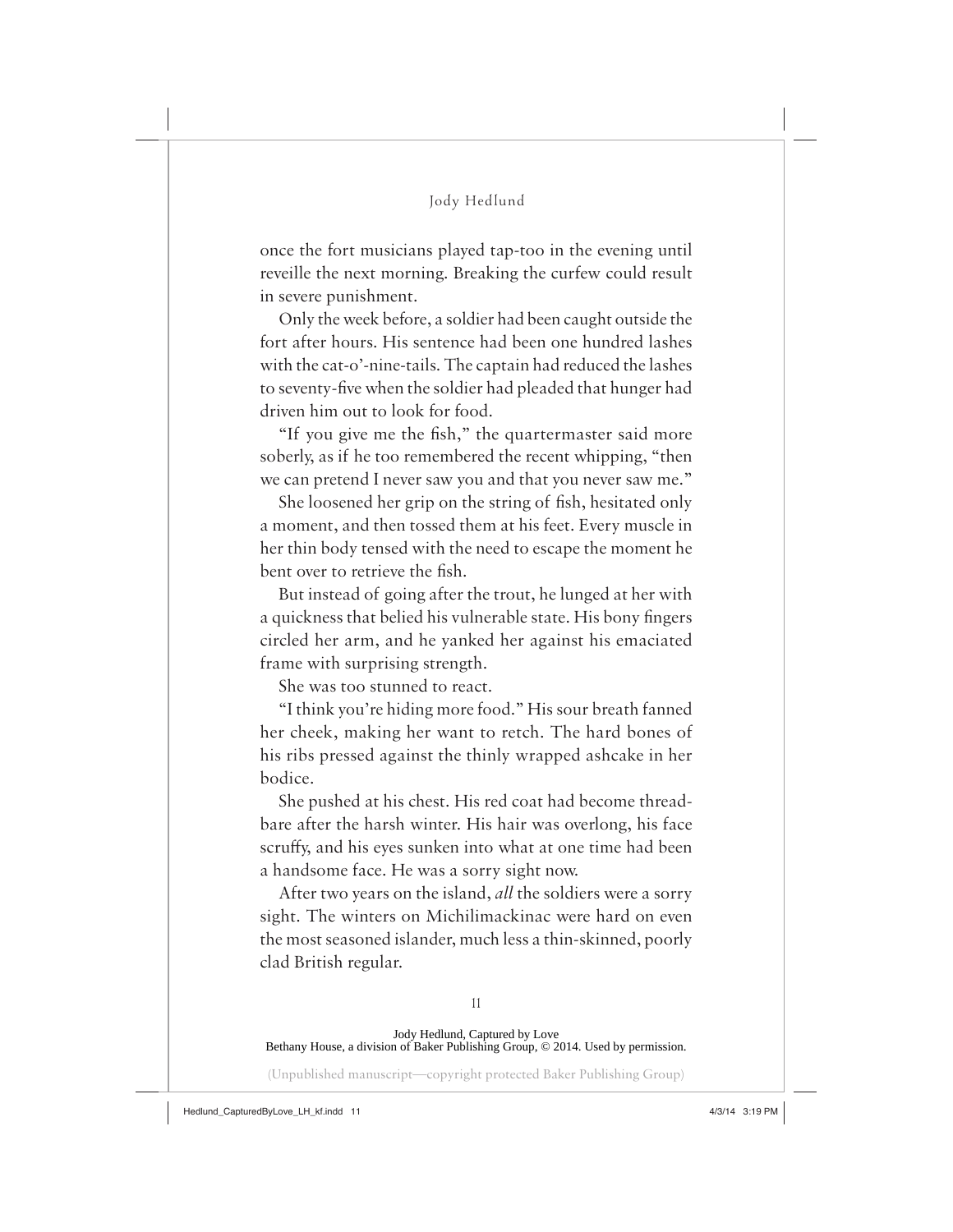"We're all hungry," she said quietly. "Please take the fish as my gift. Then let me be on my way."

His grip wavered, but only for a second before tightening again. "Give me the rest of what you have. Now."

"I can't do that."

He grunted and slipped his hand around her neck. His fingers coiled, cutting off her breath.

With a burst of panicked energy she kicked at him and plucked at his hand, trying to free her neck from his choking hold. But in his hunger-induced delirium, his strength was unshakable.

Her throat began to burn, and desperation dragged at her lungs. She needed a fresh breath, but no amount of twisting or grasping would loosen his clutch and allow the air through.

She could feel her eyes loll back into her head, and a wave of blackness crashed over her.

Was this how she was destined to die? On her beloved island, while fighting over the food she was determined to deliver to her starving friend?

A loud thwack came from behind the lieutenant, and instantly the deathly chain around her neck fell away.

Lieutenant Steele stared ahead blankly and then crumpled to the ground at her feet, sprawling into the mud with a splat.

She stumbled backward and gasped for air, wheezing through her bruised airway and staring at the motionless form.

At a sudden flash in the early morning mist, she ceased breathing.

There behind the lieutenant stood an even bigger apparition, another loup-garou, this one looming fiercer than the last. His long cloak swirled around deerskin leggings and a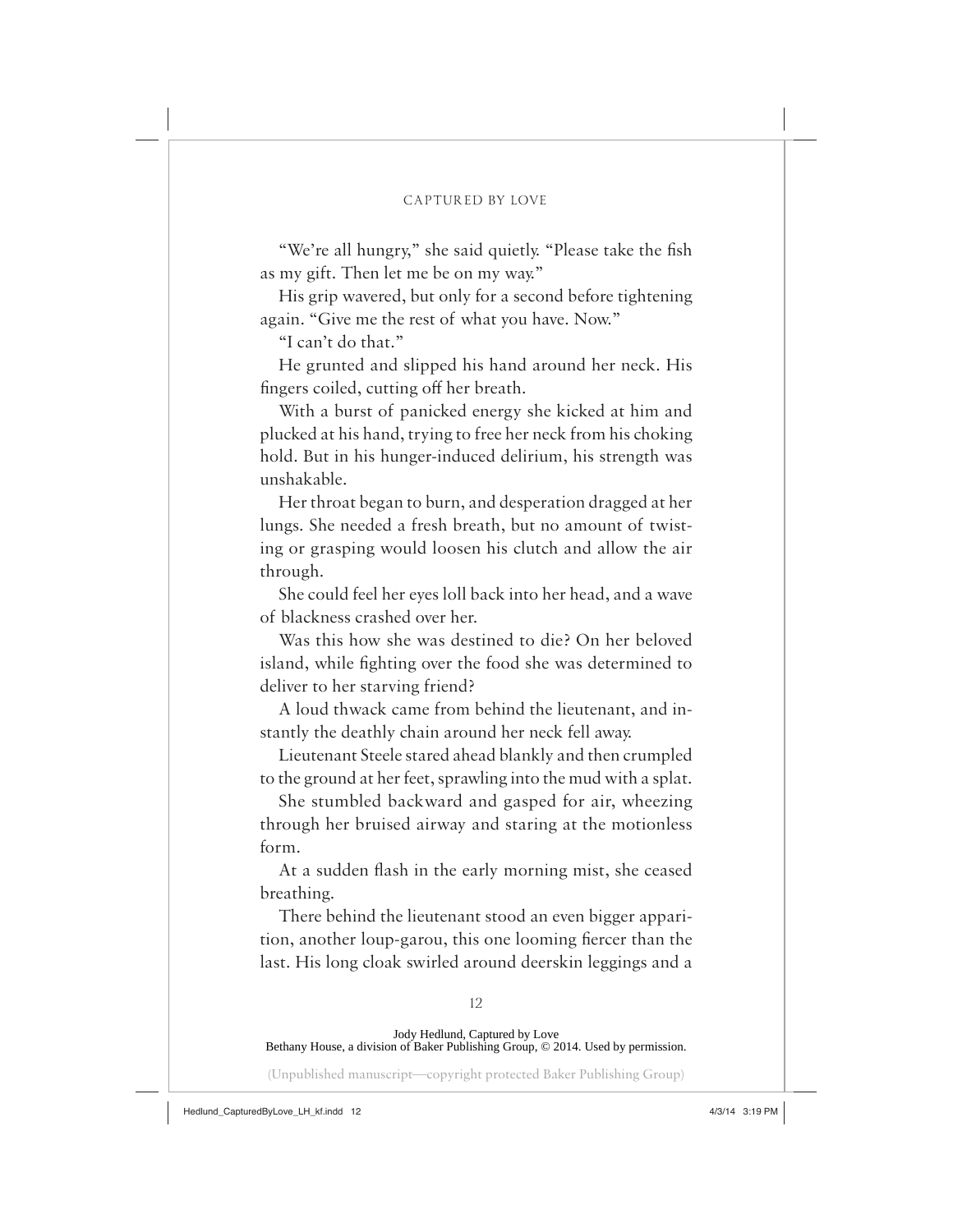loose leather shirt. He held an Ojibway Indian club that he'd obviously used on the quartermaster. A single strike with the dangerous round ball on its top often proved lethal.

The apparition toed the lieutenant with his moccasin boot. Lieutenant Steele groaned, yet he didn't move.

Her rescuer stuffed the club into a belt tied around his waist. It was no ordinary belt, but the special woven sash belonging only to a voyageur.

Angelique's heart gave a rapid burst of excitement. Besides the sash, he also wore weather-worn buckskin, a red worsted cap, and a cloak that was really more of a capote—an Indian blanket coat.

He *was* a voyageur. There was no doubt about it.

But if he was one of the canoe-paddling fur traders, why was he here now? So early in the morning?

She glanced around the woods that lined the path. Usually when the voyageurs arrived back on the island every spring, they came in great numbers with laughter and singing.

But she saw no evidence of anyone else. The island hadn't had any communication with the outside world since the end of last fall and the onset of winter, when the ice had isolated them as it did every year.

The voyageur started to retreat as silently as he'd approached.

"Thank you for saving my life," she said, unwilling to let him leave just yet.

He nodded but continued to move away.

She had to know where he came from and whether the rest of the voyageurs were on the way. "Wait." She started after him, forcing her feet to move finally.

He held out a hand to stop her from coming any nearer. "Who are you?" she asked.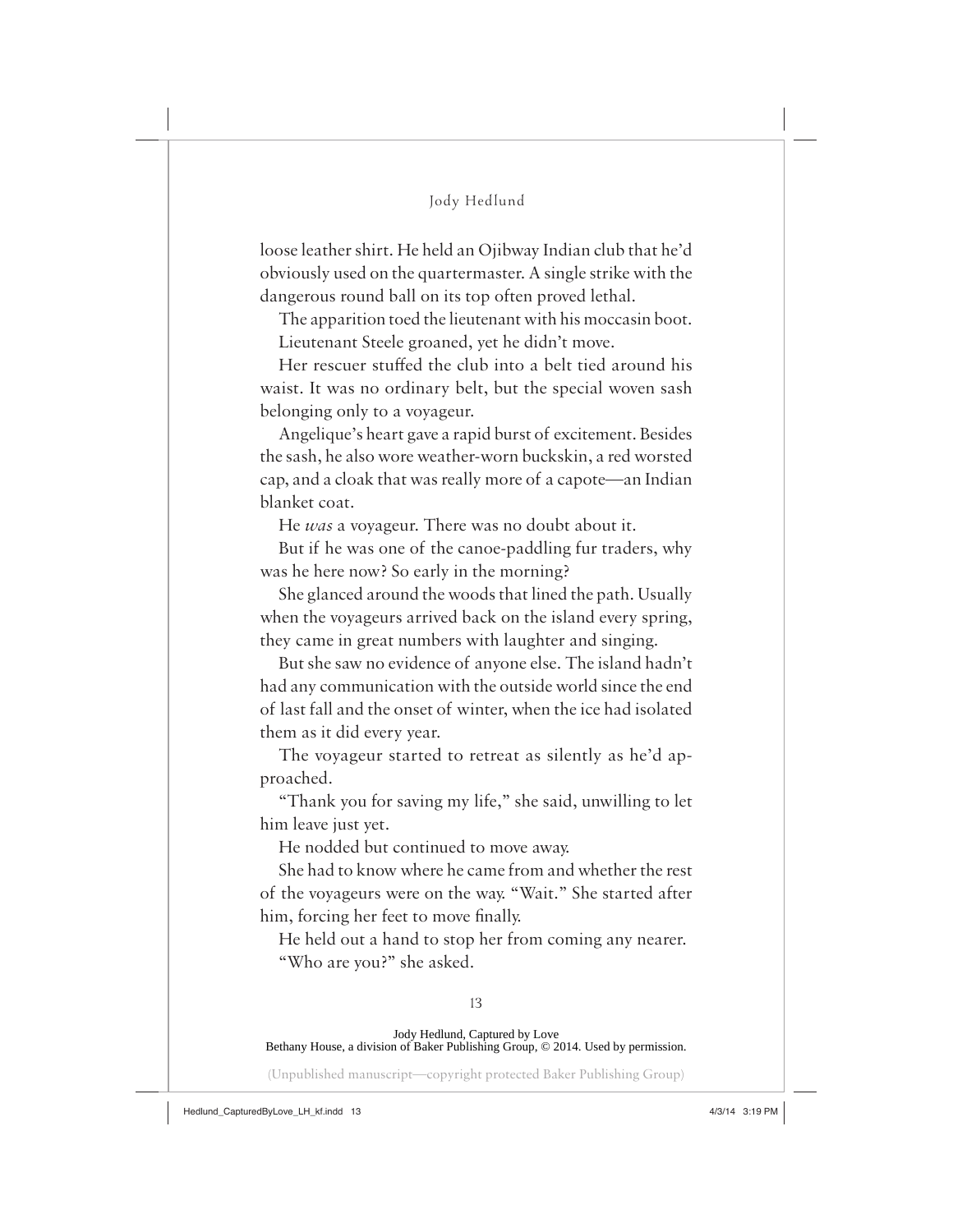### CAPTURED BY LOVE

He put a finger to his lips. As he did so, for the first time, he faced her directly and the shadows fell away.

She stifled a gasp.

It was Pierre Durant.

Even with the heavy layer of winter scruff that covered his chin and cheeks, she had no trouble recognizing the face beneath. His features hadn't changed much in the five years he'd been gone from the island.

He still had the same dashing good looks he'd always had. The deep, rich brown eyes that had always done funny things to her pulse, the unruly wavy dark hair, and the swarthy skin he'd inherited from his French father.

His legs were long, his shoulders broad. And beneath his Indian coat, his muscles bulged against the seams of his shirt.

Wonder tangled her tongue and made her shy and speechless. She waited for recognition to dawn, for his face to light up at the sight of her as it had so many times in the past.

But his eyes darted to the quartermaster lying prone in the mud and then to the woods that led to the west shore. A flicker of urgency crossed his face. When he glanced at her again, there was nothing in his eyes but irritation, as if she were an interruption he hadn't anticipated.

"I'm sorry, *mademoiselle*," he whispered tersely, "but I must ask that you speak to no one about our encounter."

Didn't he recognize her? She hadn't changed that much in five years, had she? Her fingers fluttered to her face. She rarely took the time to wash the grime away. She dressed plainly. And she always wore her long auburn hair tucked under her cap, the way Ebenezer required.

But couldn't Pierre see who she was anyway? She was still the same Angelique who had raced him along this very path more times than she could count. The same friend who had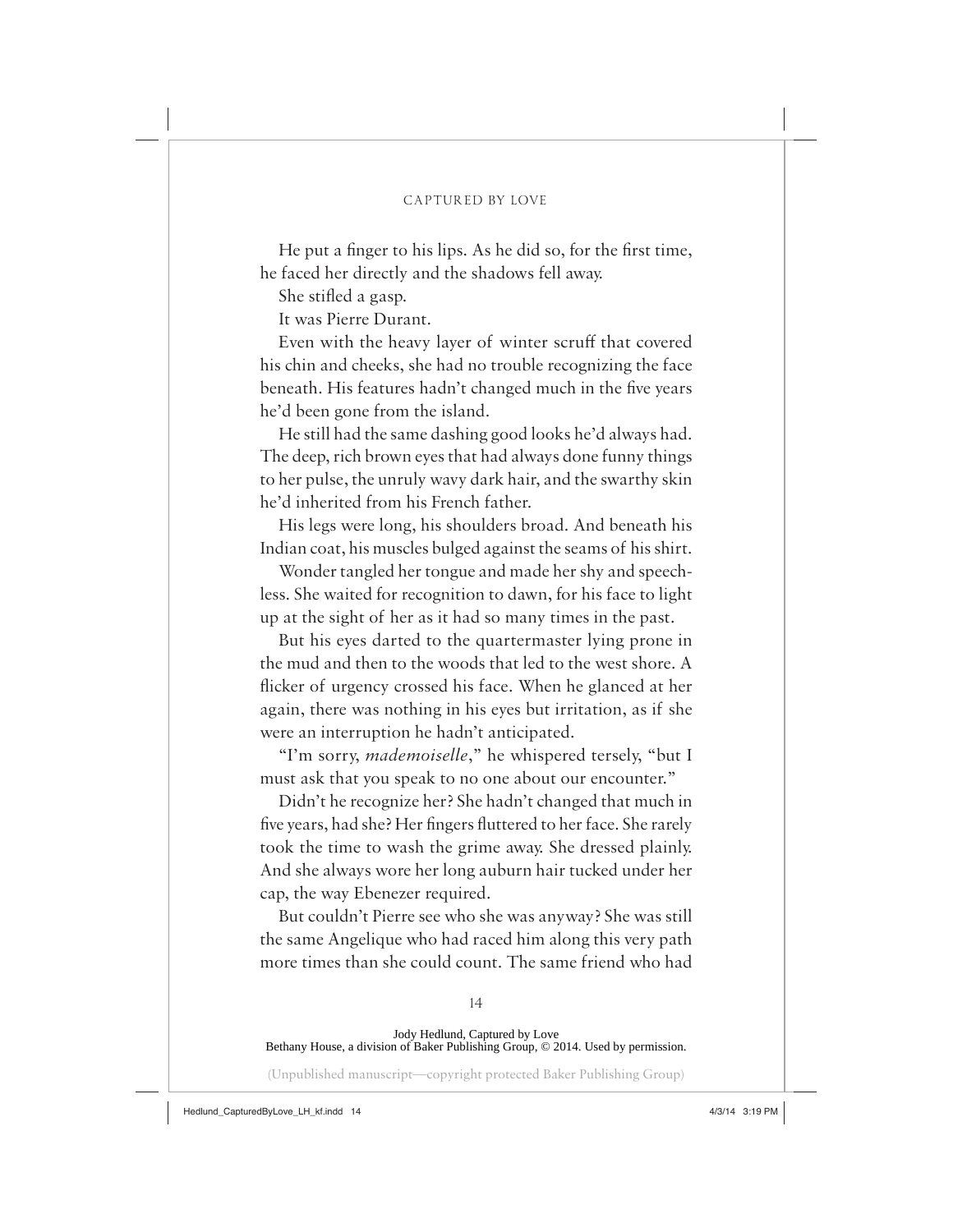climbed trees, and fished together with her, and gathered wild strawberries, and swum in the pond.

The quartermaster gave a groan and stirred.

Without breaking his stare on the soldier, Pierre began creeping backward through the dense foliage, climbing over windfall and tangles of branches.

"Where are you going?" She couldn't possibly let him leave. Not yet. Not without knowing where he'd been, and why he'd come back to the island after so many years.

Once again he held out his hand to stop her from advancing. "Please, mademoiselle. You must pretend you never saw me."

At the coldness in his voice, she halted. So he really didn't know who she was? She fought back a wave of disappointment.

Part of her wanted to blurt out her name, to inform him that she was his childhood friend, that she hadn't ever stopped thinking about him in all the years he'd been gone. And part of her wanted to tell him that since Jean had been forced off the island, she was the one keeping Miriam alive—that if it weren't for her sacrifice and help, his mother would have died by now.

But Pierre was already disappearing into the mist. From the furtive glances he was casting, she had the suspicion something wasn't right, that perhaps he was in some kind of trouble. Why else would someone come to the island before dawn and then attempt to slink away undetected?

She strained to see him and the red of his cap, but the fog swallowed him completely until he was gone. She had the urge to shout his name, but behind her the quartermaster moaned again. She spun and ran from the soldier, hastening down the path, needing to put as much distance between herself and Lieutenant Steele as possible.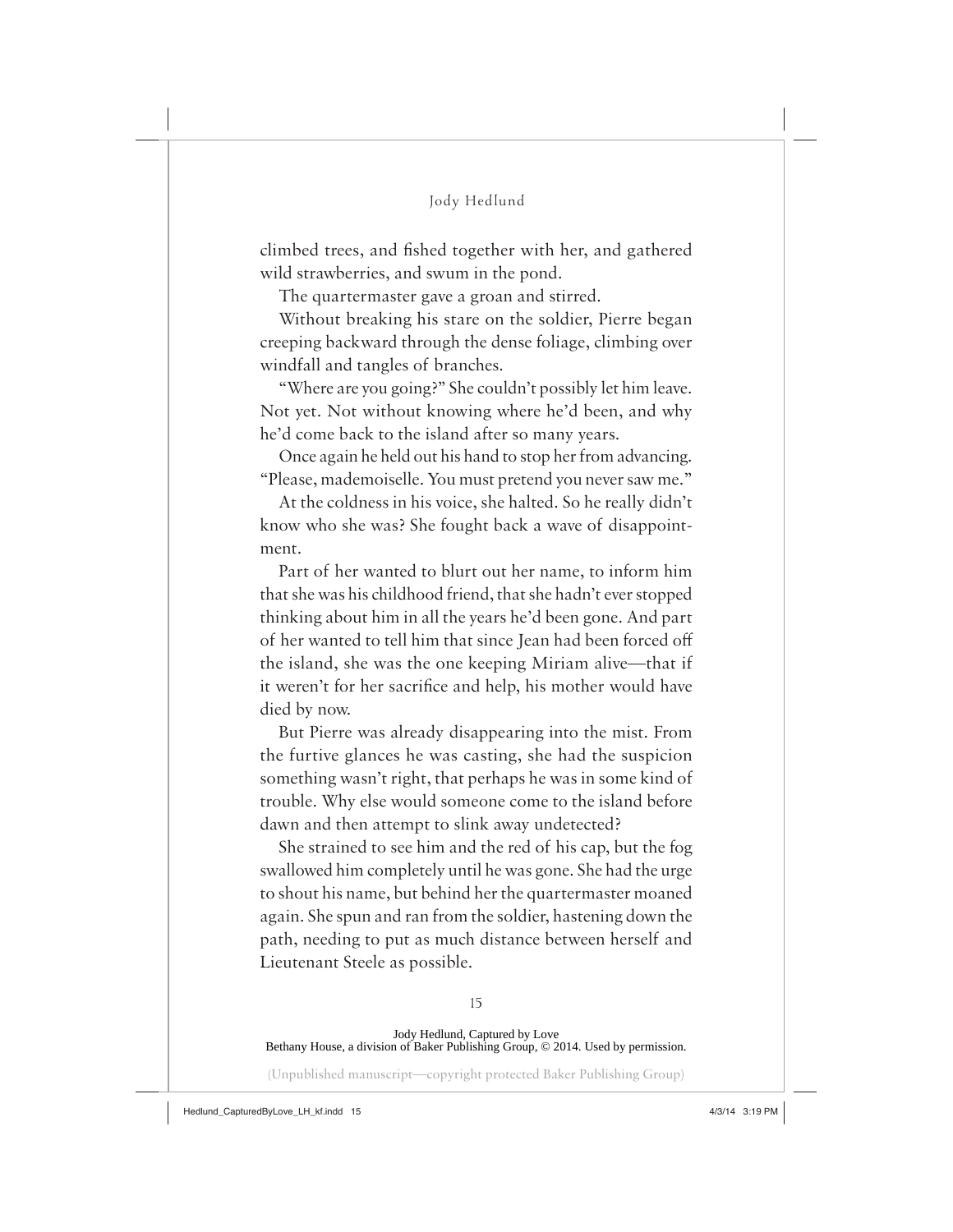In spite of the danger that lurked everywhere, she loved early mornings on the island, when everyone was still asleep, when she could pretend all was well and they weren't in the middle of a war, that they weren't slowly starving to death.

And she loved the spring, with the sweet cool air that came after the ruthless winter, the warmer temperatures that finally melted away the layers of snow and nurtured the island back to life.

If only she had time to linger and enjoy the beauty as she'd done so many times with Pierre and Jean when they'd been younger. But she couldn't dally or Ebenezer would suspect that she did more than fish every morning.

By the time she reached the clearing, the misty meadow, and Miriam's log cabin beyond, Angelique was breathing heavy. Pink tinted the fog, indicating the sun was rising and would soon chase away the mist.

Angelique took a deep breath and tried to steady herself before entering the small home that belonged to her friend.

"Good morning, Miriam," Angelique said, slipping through the doorway of the one-room home.

"You've been running." Through the darkness of the interior, Miriam's reply came from near the hearth. "Is everything all right?"

"Everything's fine." She prayed Miriam would believe her.

From the rustle of straw, Angelique knew that Miriam was already hard at work weaving the hats she would sell to the visitors that came to the island during the summer. Thankfully, hat weaving was one thing Miriam could still do in spite of her failing eyesight.

Angelique loosened the string of her pocket, holding her breath, willing Miriam to share the news, to tell her she'd seen Pierre.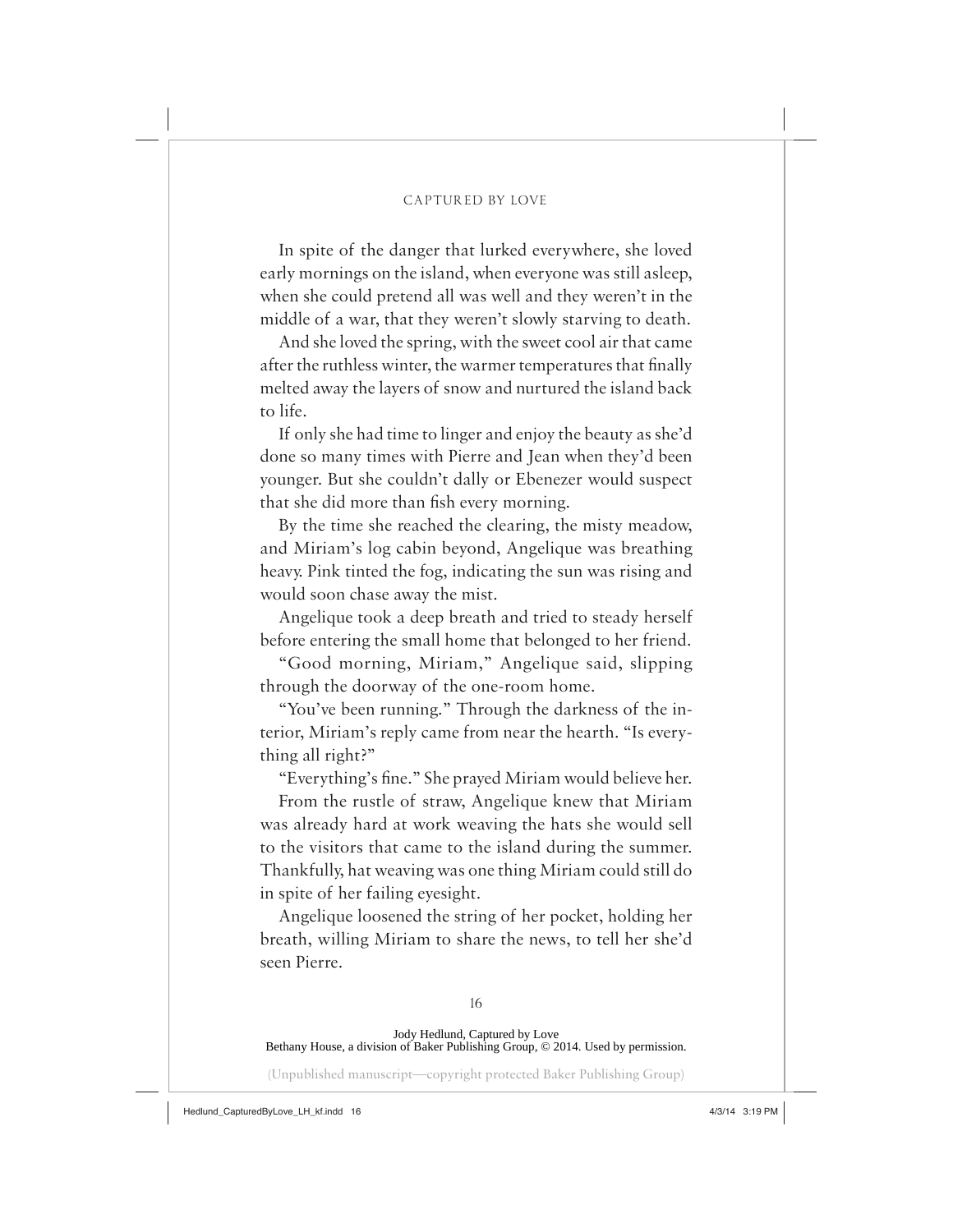The rustling stilled, and silence filled the room.

"Something happened," Miriam finally said quietly.

Angelique slipped the eggs from her pocket and placed them on the table. If only the dear woman weren't so perceptive. "Did you have any visitors this morning?"

"Was I supposed to?"

Angelique reached into her bodice and pulled out the ashcake she'd wrapped in a rag. She laid it on the table next to the eggs, then crossed the room and knelt before the dying embers.

Pierre was a louse. Why hadn't he taken a few minutes out of his busy life to visit his mother? That wasn't too much to ask of anyone, was it?

"You can tell me the truth, Angel," Miriam said.

Angelique grasped a scant handful of the shavings and crumbles of bark that covered the bottom of the woodbox. "You're almost out of wood. It's a good thing the nights aren't so cold anymore."

"Who did you see this morning?" Miriam persisted.

Angelique sighed. She should have known she wouldn't be able to avoid Miriam's probing.

What should she reveal? That she'd been attacked by the fort's quartermaster? Or that she'd seen Pierre? Which would cause Miriam less distress?

Telling her about Pierre would be much too cruel. What mother could bear the news that her long-lost son had returned but neglected to visit her?

"It's nothing to worry about." Angelique added the pieces of wood chips to the embers. "I ran into one of the soldiers on my way here this morning, and he demanded that I give him my catch of fish."

Miriam's chair scraped against the wooden floor. Through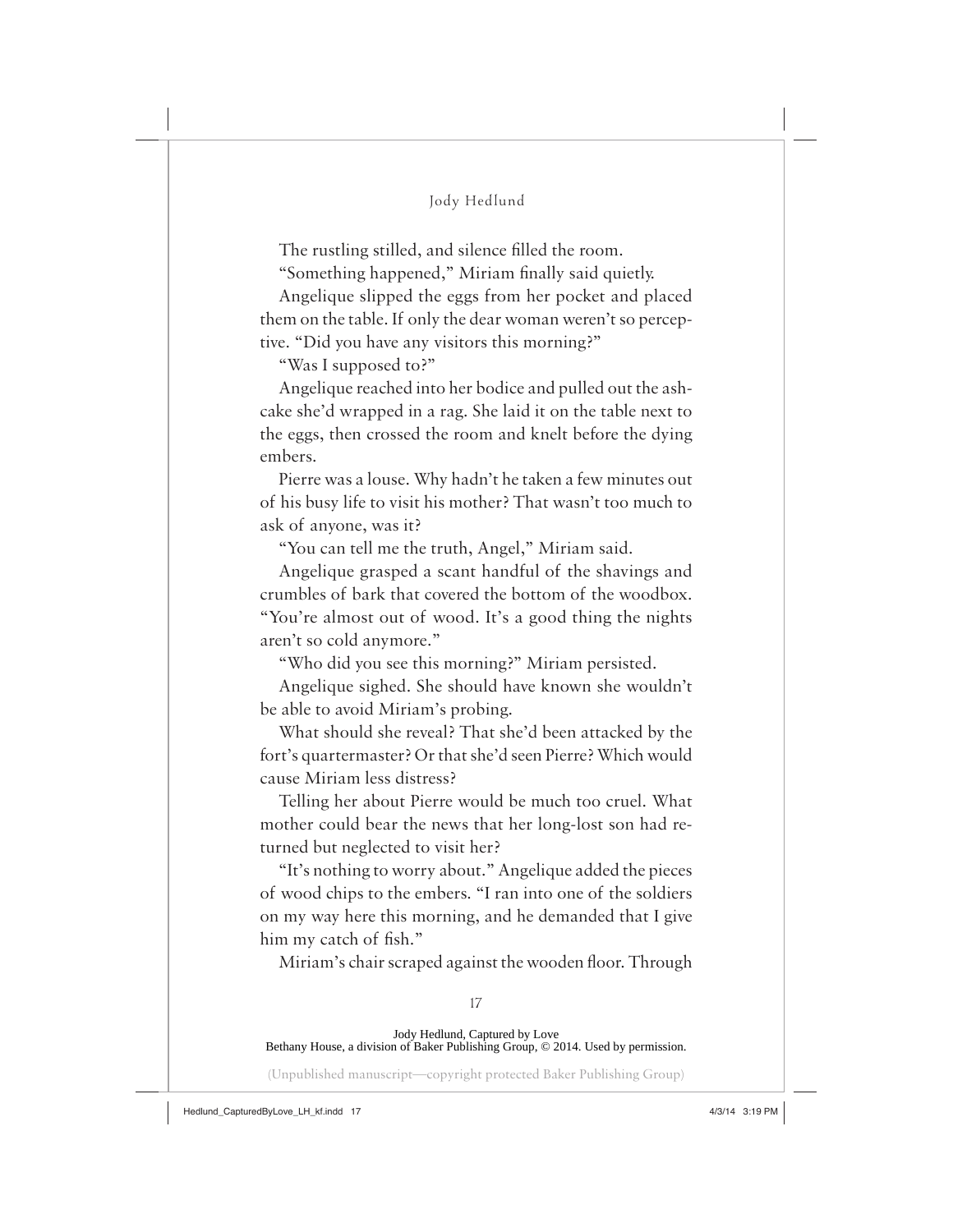the dim light beginning to filter in through the east window past the faded yellow calico curtains, Angelique could see her rise. "Did he hurt you?" Miriam's voice was breathless.

Angelique pushed herself up and started across the room toward Miriam, wiping her dusty hands against her skirt. "Please don't worry."

Miriam grasped for Angelique. Her trembling fingers skimmed Angelique's face, sliding over her cheeks, her nose, her eyes. In spite of her near blindness, Miriam found the chafed skin on her neck where Lieutenant Steele had nearly choked her. "He hurt you, didn't he?"

"Only a little." Angelique lifted her hand to Miriam's cheek and caressed it with all the love she had for the woman who was more of a mother to her than her own had ever been.

In spite of Miriam's age, her cheeks were still smooth and unlined beneath Angelique's fingers, which were as scratchy as the sandstone cliffs along the shore.

Angelique blamed her rough skin on the daily ice fishing and the exposure to the frigid temperatures and icy water that often left the skin on her fingers cracked and bleeding.

"You must stop coming to me," Miriam whispered, gently tracing the swollen skin around Angelique's neck. "It's too dangerous for you."

"I'll be more careful tomorrow."

Miriam's fingers fell away, and Angelique helped guide her friend to the table, to the eggs and the ashcake. "Have you given me your own breakfast again?"

"No. It's for you." The sight of the food gnawed at the lining of Angelique's stomach. But she turned away from Miriam before the woman could sense the truth—that she had indeed given up her meager fare of coveted bread, part of her dinner from the previous evening.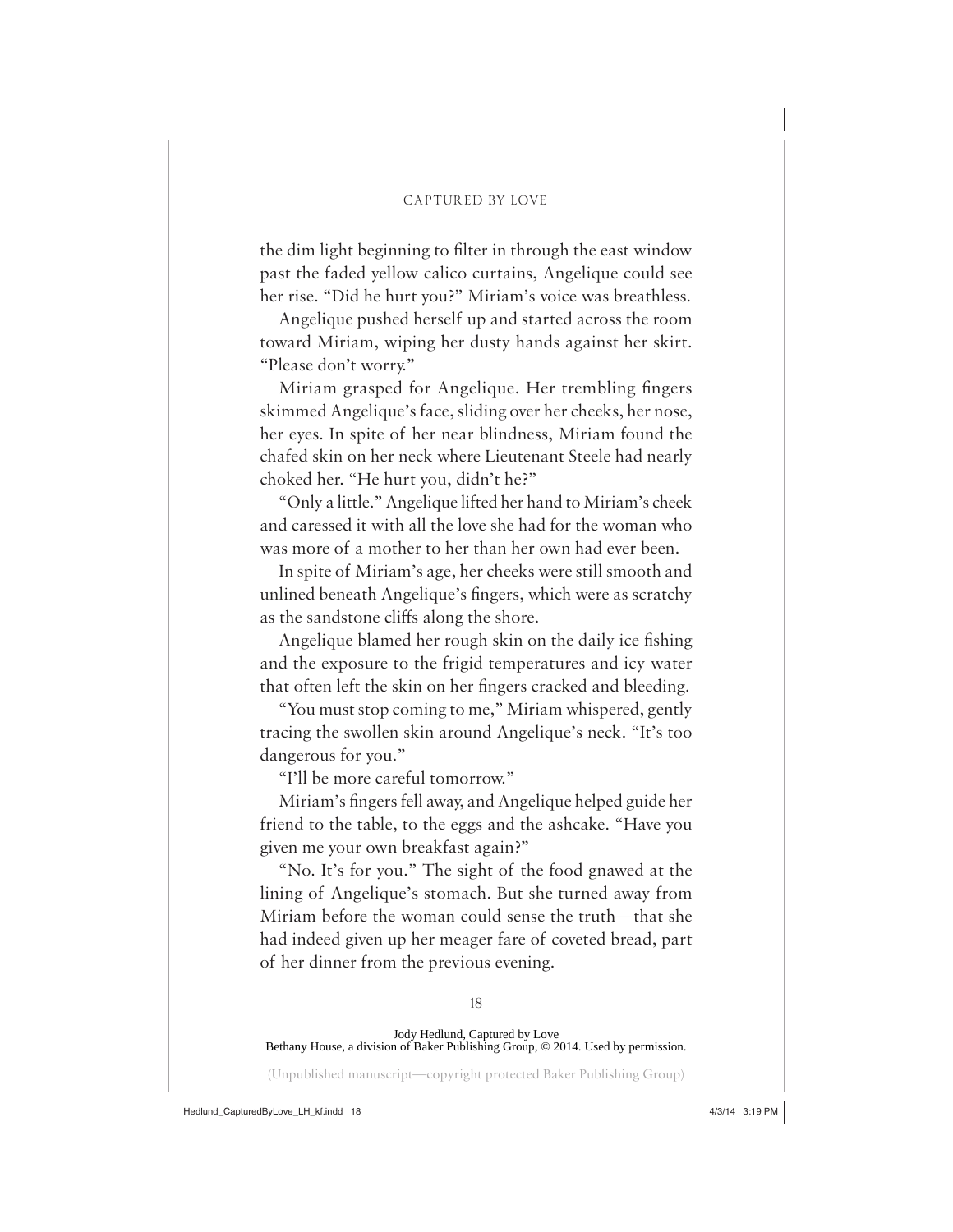"At least eat half of it, Angel," Miriam said.

"I'll have my breakfast once I return to the inn." Angelique crossed the room and knelt in front of the hearth again. "Betty will have fried fish."

At least she hoped Ebenezer's new wife would give her something for her breakfast.

"Please eat it, Miriam." Angelique bent near the embers, blew on them, and was rewarded with a glow of orange, a few sparks, and a waft of smoke.

Miriam never complained about her hunger or the scanty rationing. But the thin shoulders, bony arms, and loose bodice were testament to the constant struggle with starvation.

"I have a few acorn shells too," Angelique said. "I'll start the fire and then you can steep them for tea." She hated to leave Miriam alone with the fire and any form of cooking. The blisters from the last burn on the back of Miriam's hand had only recently healed.

"God is with us, Angel," Miriam said. "Whatever problems may come, He's our unchanging, solid rock. If we're standing on Him, nothing will shake us."

Angelique wanted to believe Miriam. But *unchanging* and *solid* were foreign words to her. There had never been anything even remotely solid about her life.

"We'll just keep praying the war will be over this summer and that Jean will be able to return to us soon. That you'll be able to marry him finally. And be safe."

Jean—kind, considerate, steady Jean. He might be Pierre's brother, but he was nothing like him. And even if Jean was away fighting with the Americans, they knew without a doubt he would return when he could.

A renewed stab of frustration sliced through Angelique. Why hadn't Pierre stopped to visit his mother? If he had, he